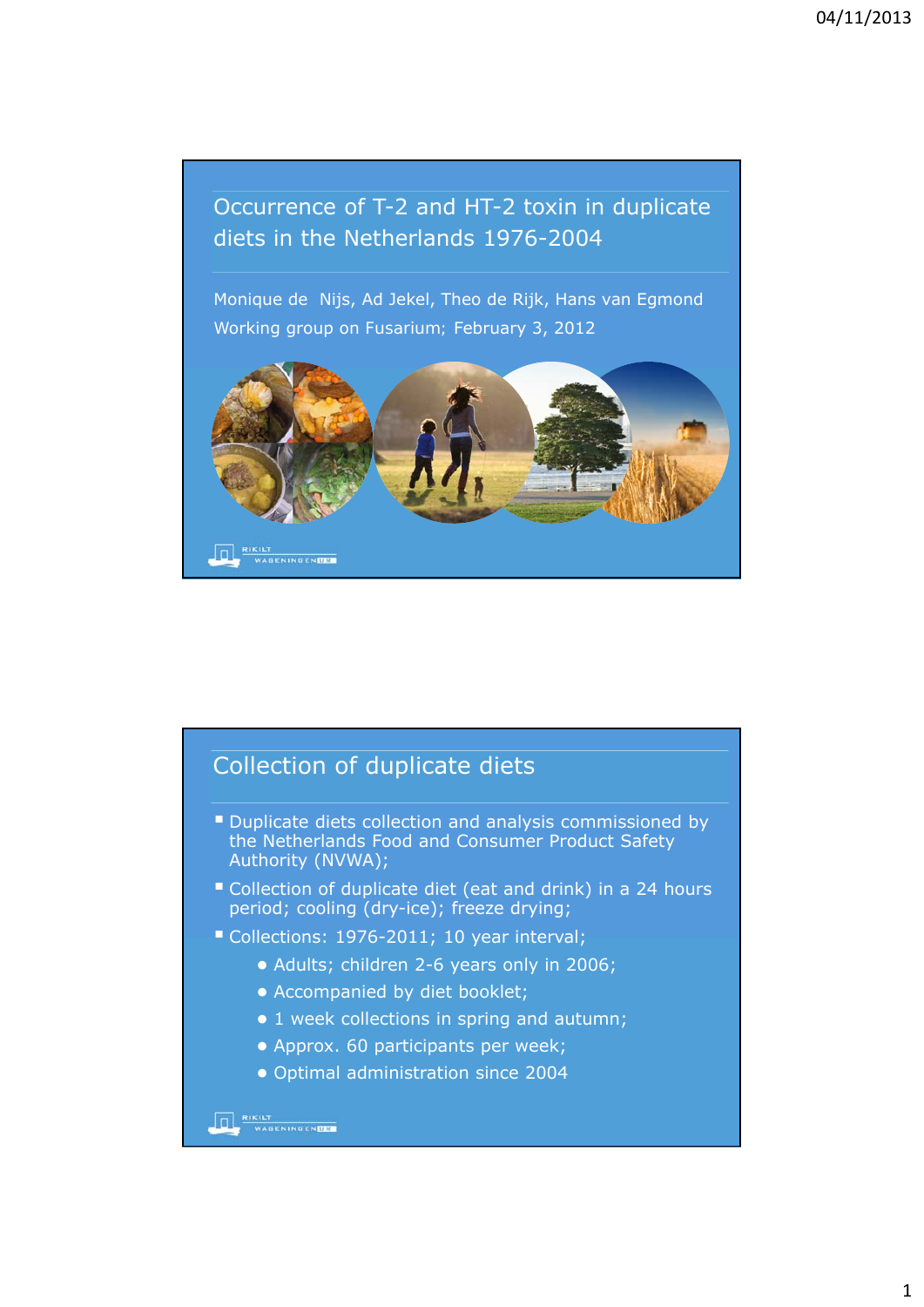

## Analysis of duplicate diets **Nutrients:** ● Fat, protein, energy, carbohydrates; Contaminants: ● Heavy metals; ● Acrylamide; ● Nitrite; ● Pesticides; ● Mycotoxins (Ochratoxin; T-2/HT-2 toxin; Aflatoxin; DON; Fumonisins); ● Plant toxins (PAs).  $\rightarrow$  Exposure assessment **THE RIKILT** WASENINGEN**ER**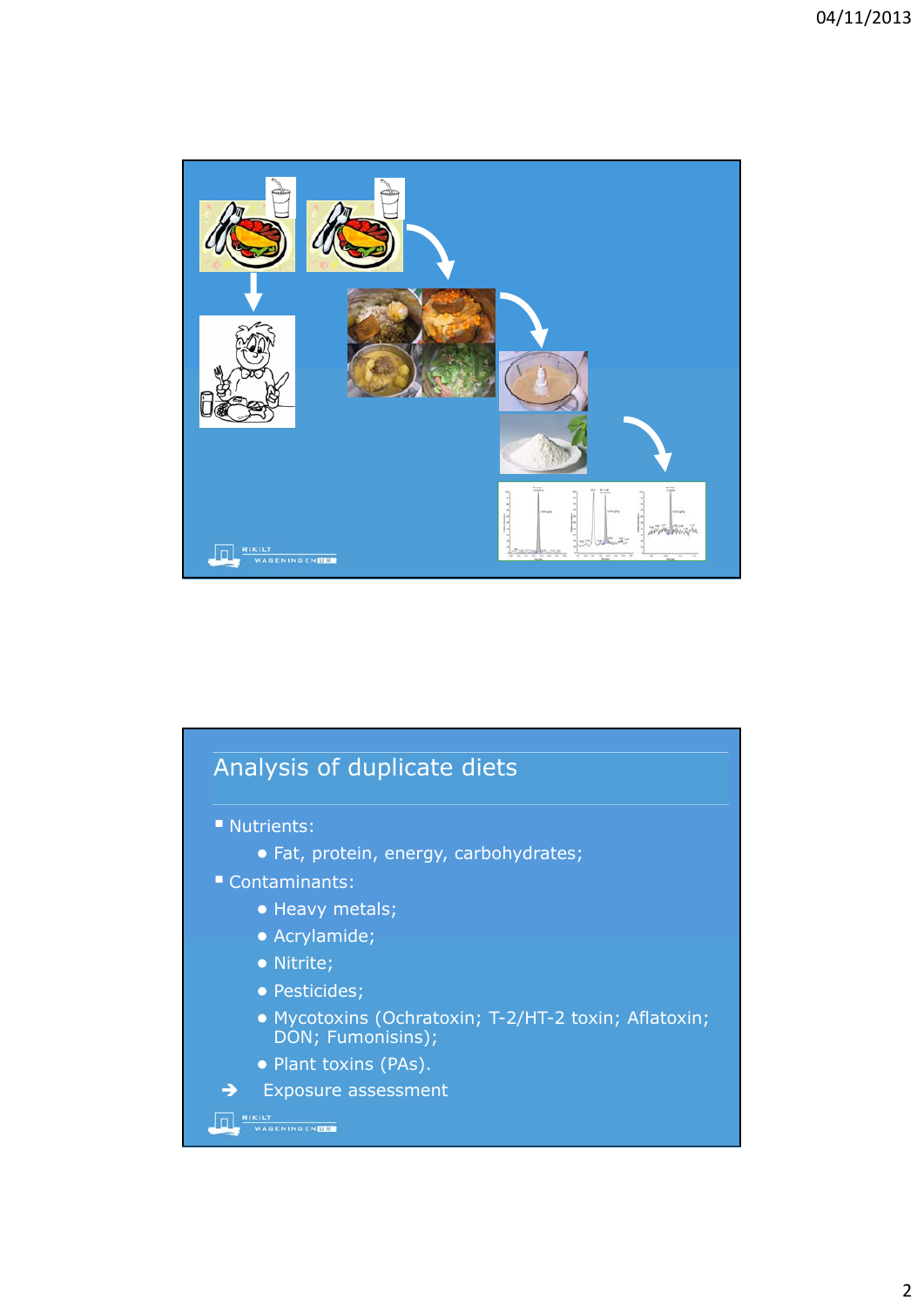## Analysis T-2/HT-2 for exposure assessment

■ In 2009 mycotoxins: T-2/HT-2 reported as < LOQ;

- Development of GC-MS method:
	- Pooled duplicate diet samples 1976-2006;
	- Internal standard  ${}^{13}C_{22}$  HT-2;
	- Extraction acetonitrile/water  $(84/16 (v/v));$
	- Cleanup MycoSep#227 &MycoSep#216 (*Romer Labs*);
	- 2nd cleanup Easy-extract T-2 & HT-2 *(R-Biopharm AG);*
	- Silylate with TriSil TBT (15 min at 20°C);
	- GC-MS in SIM mode;

**THE RIKILT**<br>WAGENINGEN**DE** 

| Results T-2/HT-2 toxin-2006 children (2-6 y)                             |               |                      |                             |                            |                                              |
|--------------------------------------------------------------------------|---------------|----------------------|-----------------------------|----------------------------|----------------------------------------------|
| Year                                                                     | <b>Season</b> | No of<br>respondents | $T-2$<br>$(\mu q/kg)$       | $H-T2$<br>$(\mu g/kg)$     | <b>Sum of T-2 &amp; HT-2</b><br>$(\mu g/kg)$ |
| 2006                                                                     | <b>Spring</b> | 62                   | 0.060<br>Range <0.010-0.431 | 0.195<br>Range 0.073-0.544 | 0.255<br>Range 0.088-0.985                   |
| 2006                                                                     | <b>Autumn</b> | 61                   | 0.071<br>Range 0.010-0.398  | 0.156<br>Range 0.060-0.431 | 0.227<br>Range 0.070-0.829                   |
| ■ 5% of intake by children exceeds TDI SCF (&JECFA) (60<br>ng/kg BW/Day) |               |                      |                             |                            |                                              |
| <b>RIKILT</b><br><b>GENINGENTE</b>                                       |               |                      |                             |                            |                                              |

3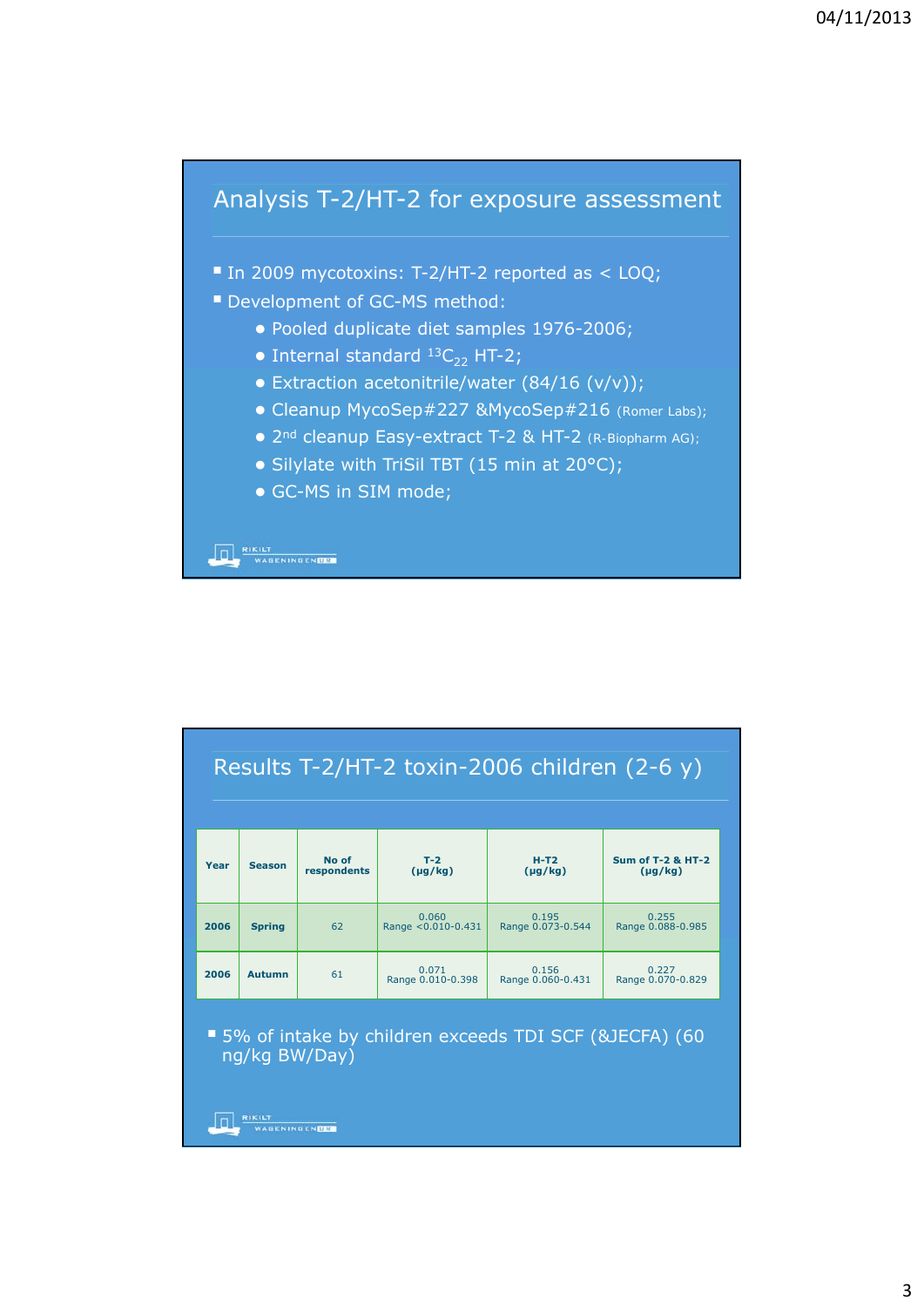

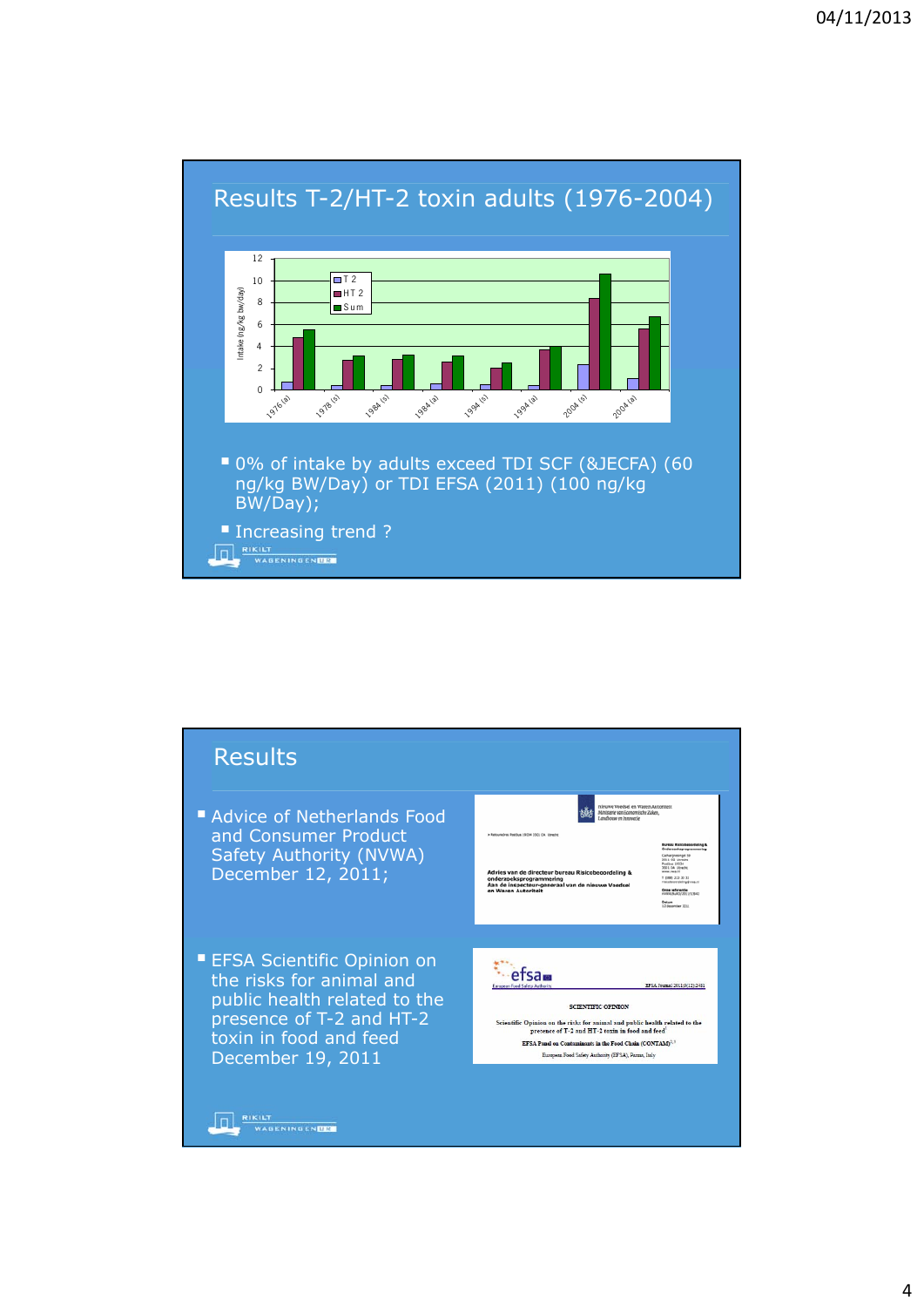